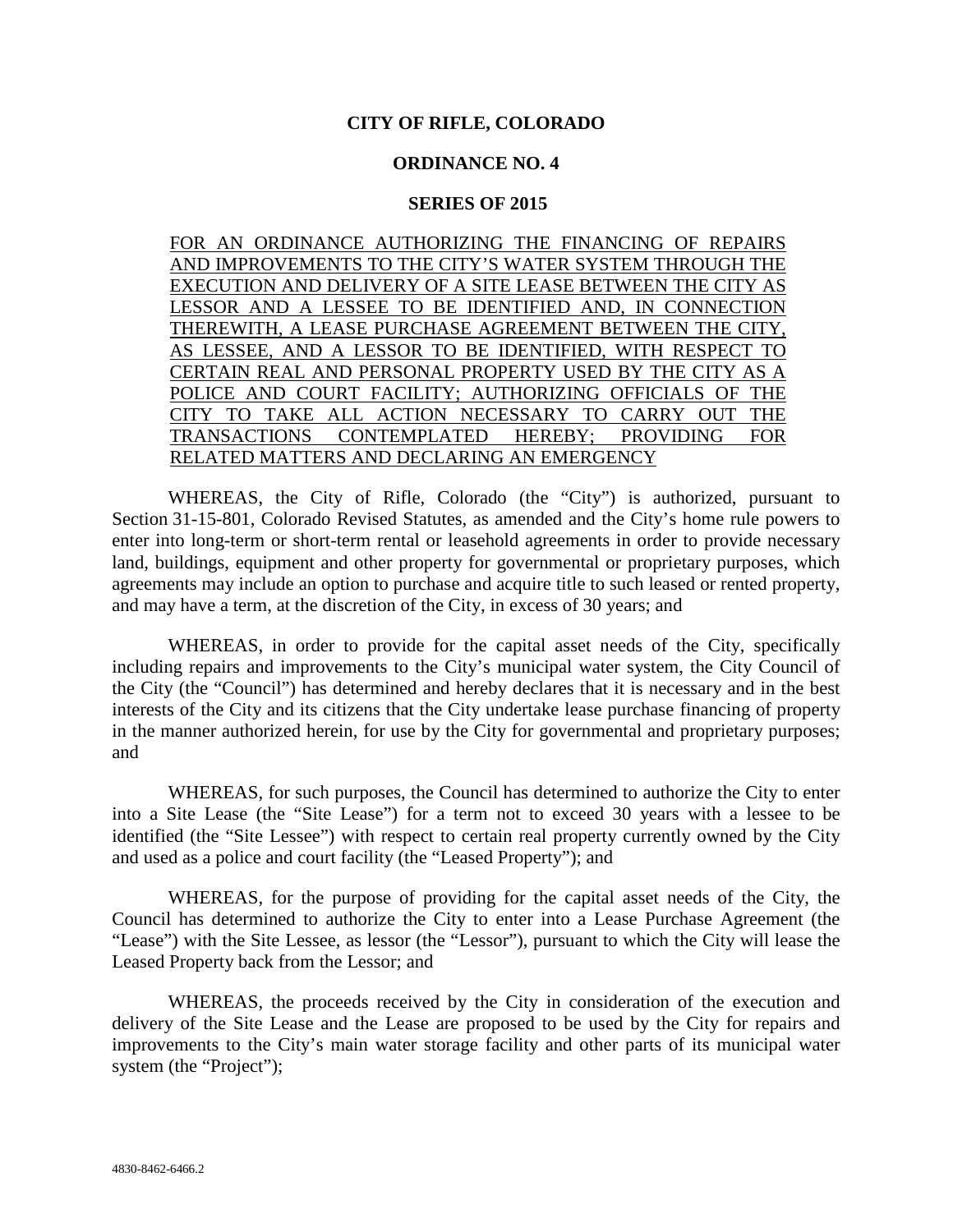NOW, THEREFORE, THE COUNCIL OF THE CITY OF RIFLE, COLORADO ORDAINS:

**Section 1. Ratification of Actions**. All action heretofore taken, not inconsistent with the provisions of this ordinance (the "Ordinance"), by the Council or the officers of the City, directed toward the implementation of the Project, including without limitation the preparation of the forms of Lease and the Site Lease and related documents, are hereby ratified, approved and confirmed.

**Section 2. Findings; Authorizations**. The Council hereby finds and determines, pursuant to the City's home rule powers and the laws of the State of Colorado, that the Project is necessary, convenient, and in furtherance of the governmental and proprietary powers of the City and in the best interests of the City and its inhabitants; and the Council hereby authorizes the Project. The City hereby elects to apply all of the provisions of the Supplemental Public Securities Act, Part 2 of Article 57, Title 11, C.R.S. (the "Supplemental Securities Act"), to the extent applicable and not inconsistent herewith, to the Lease.

**Section 3. Approval and Execution of Documents; Authorized Officers**. The Lease and the Site Lease, in substantially the forms filed in the office of the City Clerk prior to the final adoption of this Ordinance, are in all respects approved, authorized and confirmed, and the Mayor or the Mayor Pro Tem of the City are hereby authorized and directed to execute and deliver, and the City Clerk of the City or any Deputy or Assistant City Clerk are hereby authorized and directed to affix the seal of the City to, and attest, the Lease and the Site Lease in substantially the forms so filed with the City Clerk, with such changes as are not inconsistent with the intent of this Ordinance and are approved by the City's bond counsel or the City Attorney. The Council hereby designates the City Manager and the Director of Finance (and any persons authorized by law to act on their behalf in their absence) to act as "Authorized Officers" under the Lease. Prior to the execution of the Site Lease, the Lease or any other instrument contemplated by this Ordinance, the final Base Rentals due under the Lease shall be approved by a certificate signed by the City Manager and the Finance Director (a "Final Terms Certificate").

**Section 4. Additional Documents**. The City Clerk is hereby authorized and directed to attest all signatures and acts of any official of the City in connection with the matters authorized by this Ordinance. The Mayor, the Mayor Pro Tem and the Authorized Officers are hereby authorized to execute and deliver for and on behalf of the City any and all additional certificates, documents and other papers and to perform all other acts that they may deem necessary or appropriate in order to implement and carry out the transactions and other matters authorized by this Ordinance. The appropriate officers of the City are also authorized to execute on behalf of the City agreements concerning the deposit and investment of funds in connection with the transactions contemplated by this Ordinance.

**Section 5. Manner of Offering.** The Director of Finance is hereby authorized to determine whether the lease purchase financing authorized herein will be completed as a public offering through RBC Capital Markets as underwriter (the "Underwriter") or as a direct private placement with an institutional investor. In the event that the financing is to be completed as a public offering, the Lease may include such reasonable and customary provisions as necessary to permit the assignment of the Lessor's rights to receive Base Rentals to a trustee and the delivery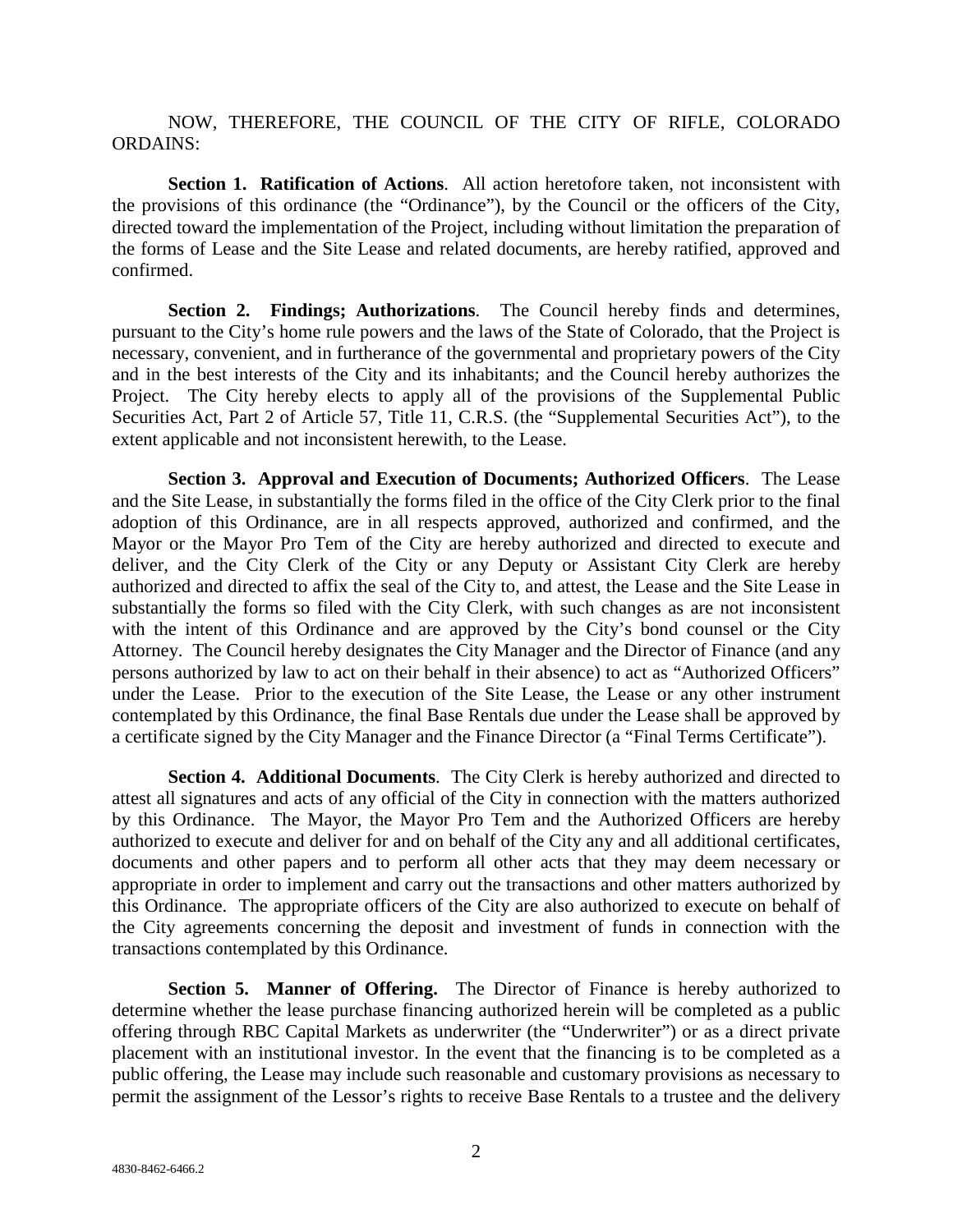by the trustee of certificates of participation (the "Certificates") to investors purchasing them from the Underwriter. In the case of a public offering of Certificates, the Authorized Officers shall also cause the preparation and distribution of an Official Statement describing the Certificates, the Site Lease, the Lease, the City, the Leased Property and other matters material to the offering of the Certificates, and the execution of a certificate purchase agreement or similar document with the Underwriter. In the case of a private placement transaction, the institutional investor shall be provided with such information as it may reasonably request concerning the Site Lease, the Lease and the Leased Property and shall deliver an investment letter in form acceptable to the Finance Director, the City Attorney and the City's bond counsel. By Final Terms Certificate, the Director of Finance shall identify the entity which shall act as Site Lessee and Lessor, which entity may be either the investor in a private placement or a nonprofit corporation formed for purposes of the lease purchase transaction.

**Section 6. Lease Terms.** The Lease shall provide for the payment of Base Rentals consisting of an interest component and a principal component, and the schedule of Base Rentals incorporated in the Lease shall be approved by Final Terms Certificate, subject to the following limitations:

(a) the aggregate amount of the principal component of Base Rentals shall not exceed \$5,500,000;

(b) the interest component of Base Rentals shall accrue at a rate not to exceed 5.00%;

(c) the Lease, including all renewal terms thereof, shall terminate not later than December 31, 2040, and may also be made subject to prepayment and termination in whole or in part with or without a prepayment premium not to exceed 2.0% of the principal amount thereof;

(d) the City shall have the option to purchase the interest of the Lessor in the Leased Property and terminate the Site Lease by discharging the Lease in the manner provided in the Lease;

(e) the annual Base Rentals due under the Lease shall not exceed \$440;000; and .

(f) if the financing transaction is completed through a public offering and the sale of Certificates, such Certificates shall be sold to the Underwriter for a purchase price not less than 98% of the principal amount thereof.

**Section 7. No General Obligation or Other Indebtedness**. The obligation of the City to make rental payments under the Lease is subject to annual appropriation by the Council and such appropriation constitutes an undertaking of the City to make current expenditures. No provision of this Ordinance, the Lease or the Site Lease shall be construed as constituting or giving rise to a general obligation or other indebtedness or multiple fiscal year financial obligation of the City within the meaning of any home rule, constitutional or statutory debt limitation, nor a mandatory charge or requirement against the City in any ensuing fiscal year beyond the current fiscal year. The City shall have no obligation to make any payment except in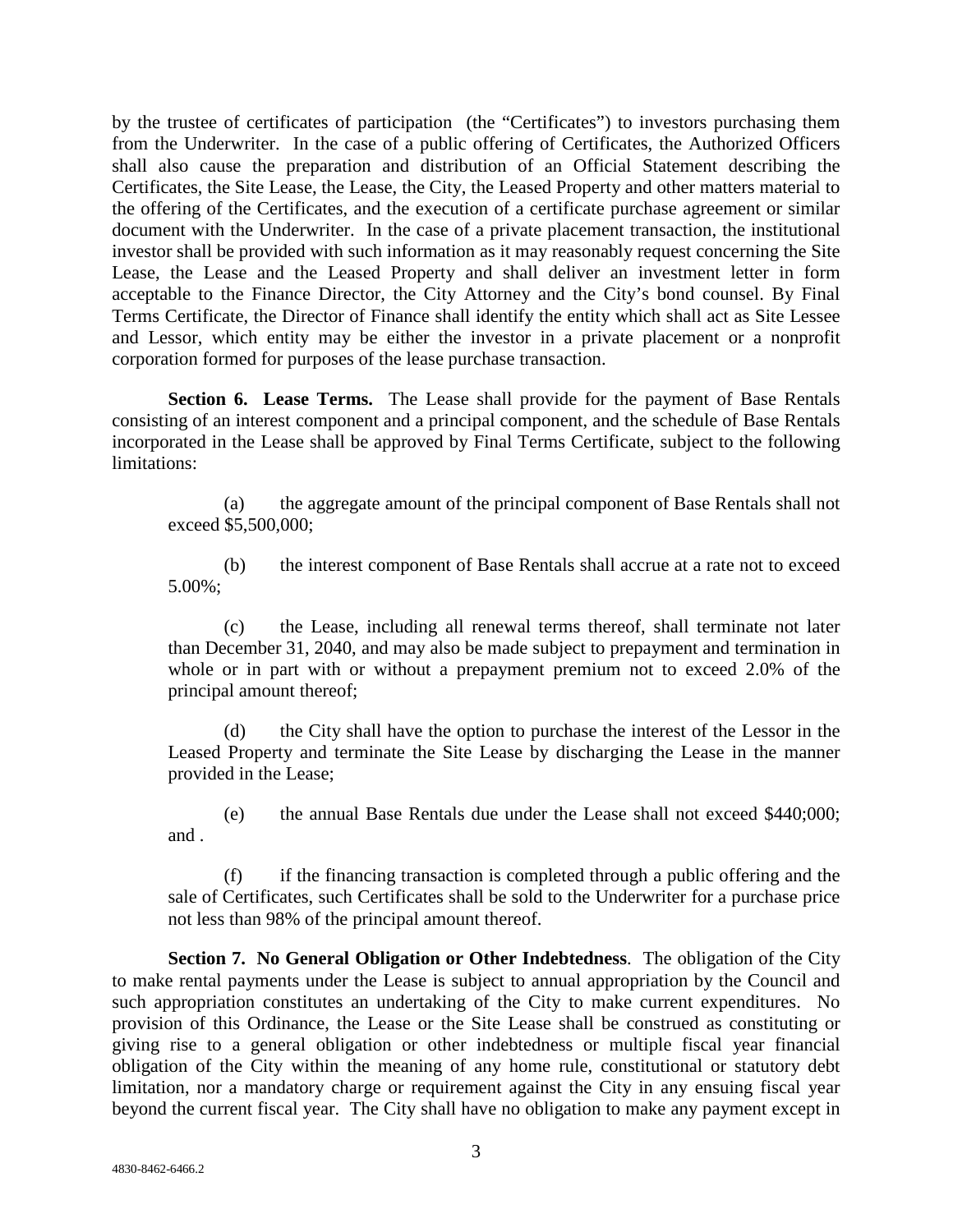connection with the payment of the Base Rentals (as defined in the Lease) and certain other payments under the Lease, which payments shall be subject to termination and nonrenewal by the City in accordance with the provisions of the Lease.

**Section 8. Expression of Need; Reasonable Rentals**. The Council hereby determines and declares that, under all of the circumstances of the transaction authorized hereby, the value of the leasehold interest acquired by the Lessor pursuant to the Site Lease does not exceed the amount to be received by the City upon execution of the Site Lease and the Lease.

The City hereby declares its current need for the Leased Property. It is hereby declared to be the present intention and expectation of the Council that the Lease will be renewed annually until the Lessor's entire interest in the Leased Property is acquired by the City pursuant to the Lease; but this declaration shall not be construed as contractually obligating or otherwise binding the City.

The Council hereby determines and declares that the Base Rentals due under the Lease, so long as they are within the limits provided in this Ordinance, will represent the fair value of the use of the Leased Property, and that the Purchase Option Price (as defined in the Lease) will represent, as of any date upon which the City may exercise its option to purchase such Leased Property, the fair purchase price of such Leased Property. The Council further hereby determines and declares that the Base Rentals due under the Lease will not exceed a reasonable amount so as to place the City under an economic or practical compulsion to renew the Lease or to exercise its option to purchase the Leased Property pursuant to the Lease. In making such determinations, the Council has given consideration to the cost of acquiring and installing the Leased Property, the uses and purposes for which the Leased Property will be employed by the City, the benefit to the citizens of the City by reason of the acquisition and installation of the Leased Property and the use of the Leased Property pursuant to the terms and provisions of the Site Lease and the Lease, the City's option to purchase the Lessor's interest in the Leased Property, the City's right to cause the termination of the Lease by declining to appropriate funds, and the expected eventual vesting of title to and possession of the Leased Property, free and clear of the Site Lease, in the City. The Council hereby determines and declares that the leasing of the Leased Property pursuant to the Lease will result in facilities of comparable quality and meeting the same requirements and standards as would be necessary if the acquisition of the Leased Property were performed by the City other than pursuant to the Lease. The Council hereby determines and declares that, after execution and delivery of the Lease, the maximum duration of the Lease, or the portion thereof allocable to any item of Leased Property separately identified in the Lease, will not exceed the weighted average useful life of such item or items of Leased Property.

**Section 9. Severability**. If any section, paragraph, clause or provision of this Ordinance, the Lease or the Site Lease (other than provisions as to the payment of Base Rentals by the City during the term of the Lease, provisions for the quiet enjoyment of the Leased Property by the City during the term of the Lease, and provisions for the conveyance of the Leased Property to the City under the conditions provided in the Lease) shall for any reason be held to be invalid or unenforceable, the invalidity or unenforceability of such section, paragraph, clause or provision shall not affect any of the remaining provisions of this Ordinance.